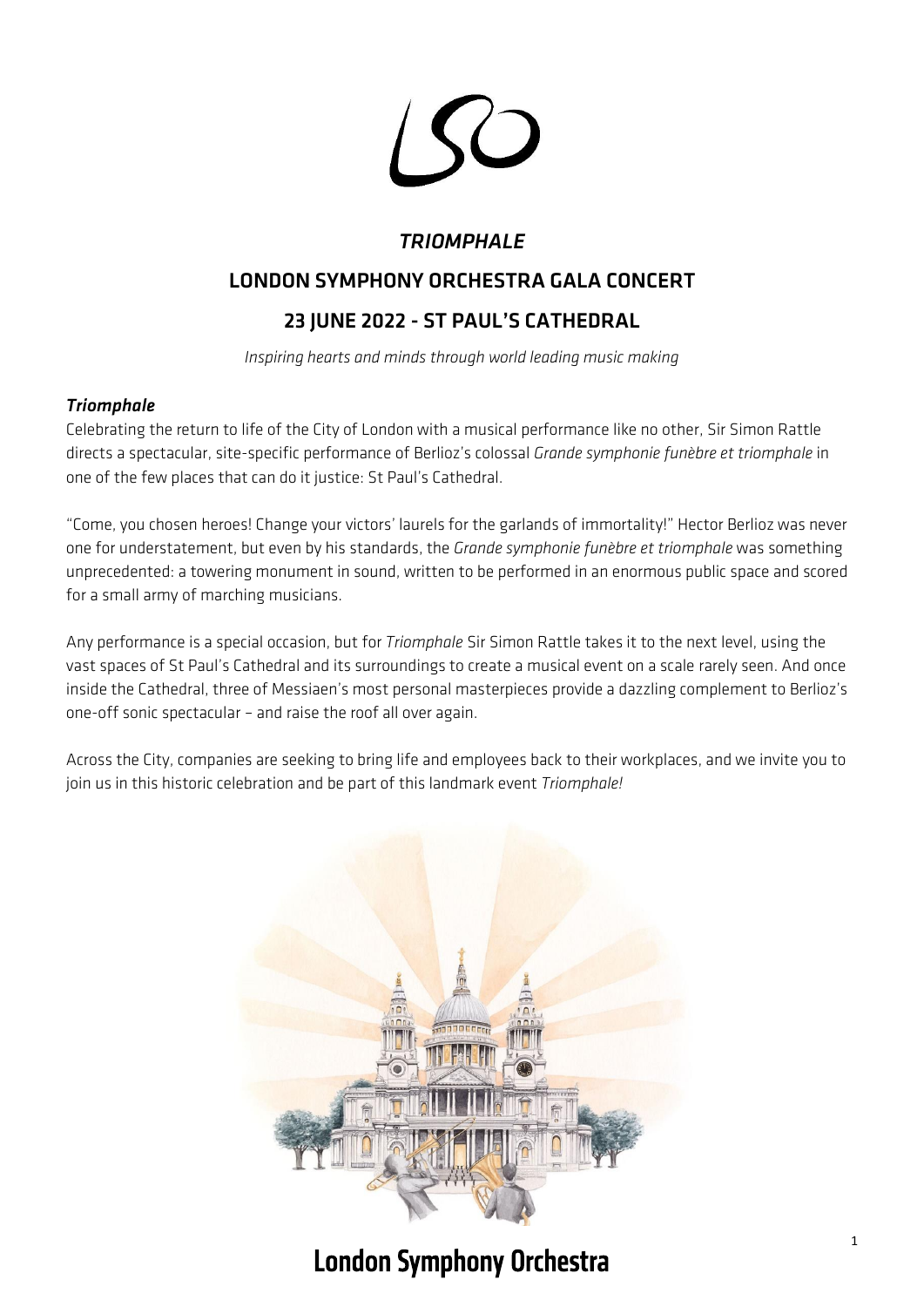### *TRIOMPHALE* LSO GALA CONCERT AT ST PAUL'S CATHEDRAL Thursday 23 June 2022

6.00pm - VIP guests invited for a Champagne reception by Nelson's tomb in the Crypt of St Paul's 7.00pm - Concert begins in the Cathedral

Programme to include

MESSIAEN *Communion & Sortie from 'Messe de la Pentecôte'* MESSIAEN *Et exspecto resurrectionem mortuorum* MESSIAEN *Apparition de l'église éternelle* BERLIOZ *Grand symphonie funèbre et triomphale*

#### Sir Simon Rattle conductor London Symphony Orchestra

8.30pm - VIP guests invited for a Black Tie Gala Dinner with music in the Crypt of St Paul's

#### Sponsorship and table opportunities

Sponsorship of this event offers a meaningful way to demonstrate commitment to the City of London and to the cultural lives of those who live and work here, as well as ensuring and enjoying association with the ongoing success of one of the UK's most renowned cultural institutions, the London Symphony Orchestra.

The London Symphony Orchestra is acclaimed as one of the world's great orchestras. The LSO has an enviable family of artists and long-standing relationships with the world's most prominent conductors and musicians. The LSO is Resident Orchestra at the Barbican Centre in the City of London, where it presents around 70 concerts a year to its London audiences, in addition to frequent visits to metropolitan cities in the United Kingdom. The LSO also enjoys successful residences at the Lincoln Center in New York, at the Philharmonie de Paris and Aix-en-Provence in France, and at Suntory Hall in Tokyo. Other regular tour destinations include the Far East and Asia Pacific, the Americas, and all the major European cities.

The London Symphony Orchestra is set apart from other international orchestras by its inspirational and pioneering education and community programme – LSO Discovery. It utilises the artistic excellence of the LSO's virtuoso musicians for the achievement of social and educational outcomes, engaging with over 60,000 people from diverse communities every year. LSO Discovery delivers inspirational projects which provide children and young people, many of whom face challenging circumstances, with the abilities and opportunities that deliver positive change in their lives. Educating children and young adults and using music to develop the skills and talents that young people need to succeed in the 21st century is a core principle for the LSO and each of its musicians.

The LSO is a powerful creative force, renowned for its world-class performances, an unrivalled global presence and dynamic social impact programmes. It is a pioneer in the development of innovative recording and digital platforms, transforming music's reach with emerging technologies to millions worldwide. The LSO connects its sponsor partners with a loyal and discerning global audience, and has a track record of ensuring a competitive advantage for its corporate partners.

Please find the various sponsorship levels available on the following page:

# **London Symphony Orchestra**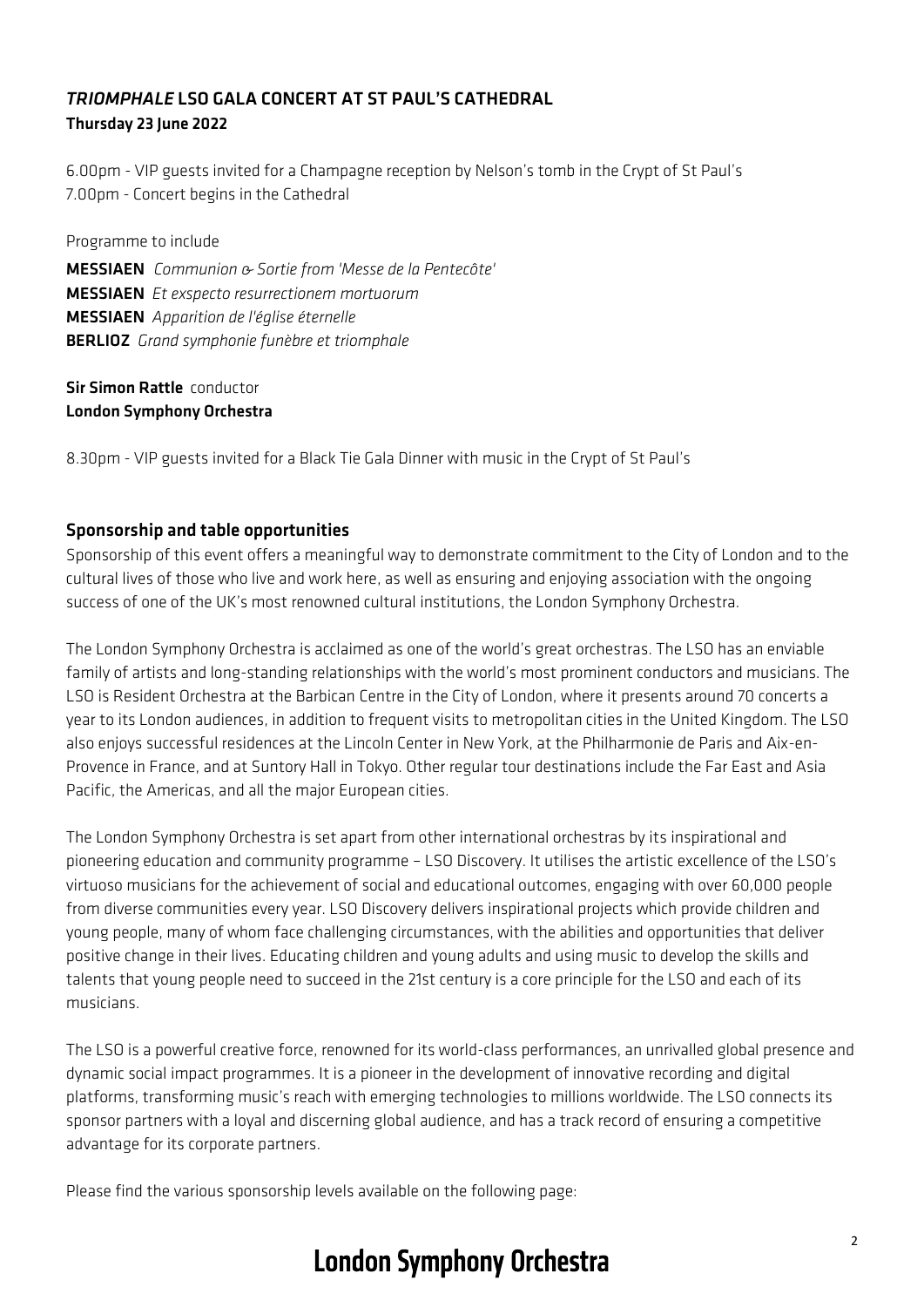# Gold Sponsor

As the exclusive Gold Sponsor, your company will enjoy the highest association with this milestone event, and receive a package of premium benefits including:

- Prominent sponsor recognition on all pre-event publicity materials, including logo on advertisements in the Gala Media Partner, Financial Times, and other National Press
- Logo and thank you on the LSO website
- Full page advert on inside front cover or back cover, as well as acknowledgement on the Thank You page of the souvenir programme booklet, given to all 2,000 concert attendees
- Included in e-newsletter to LSO audience members, and pre-event social media activity
- Two Premium Tables (of 10 guests each) to include pre-concert Champagne reception in the Crypt, 20 best tickets under the dome for the concert, and post-concert Black Tie Gala Dinner in the Crypt
- Additional 50 complimentary concert tickets, for staff engagement or corporate hospitality (up to 50 further tickets may be purchased with a 10% discount)
- Company name and logo in the Gala Dinner programme, and recognition in speeches
- Year-round acknowledgment for one year as an LSO Sponsor in all Barbican concert programme books and on the LSO website, and 20 Premium concert tickets to the LSO's 2022/23 Barbican Season

# Silver Sponsor

As a Silver Sponsor, your company will receive the following benefits:

- Sponsor recognition in pre-event publicity, including logo on pre-event advertisements, and LSO website
- Full page advert, as well as recognition on the Thank You page of the souvenir programme booklet, given to all 2,000 concert attendees
- Included in e-newsletter to LSO audience members, and pre-event social media activity
- One Premium Table (of 10 guests) to include pre-concert Champagne reception in the Crypt, 10 best tickets under the dome for the concert, and post-concert Black Tie Gala Dinner in the Crypt
- Additional 30 complimentary concert tickets, for staff engagement or corporate hospitality
- Company name and logo in the Gala Dinner programme, and recognition in speeches
- Year-round acknowledgment for one year as an LSO Sponsor in all Barbican concert programme books and on the LSO website, and 10 Premium concert tickets to the LSO's 2022/23 Barbican Season

## Bronze Sponsor

As a Bronze Sponsor, your company will receive the following benefits:

- Full page advert, as well as recognition on the Thank You page of the souvenir programme booklet, given to all 2,000 concert attendees
- Included in e-newsletter to LSO audience members, and pre-event social media activity
- One Premium Table (of 10 guests) to include pre-concert Champagne reception in the Crypt, 10 tickets under the dome for the concert, and post-concert Black Tie Gala Dinner in the Crypt
- Company name and logo in the Gala Dinner programme, and recognition in speeches
- Six Premium concert tickets to the LSO's 2022/23 Barbican Season

## Premium Table

Your company will receive the following benefits:

- One Premium Table (of 10 guests) to include pre-concert Champagne reception in the Crypt, 10 Standard Dome tickets for the concert, and post-concert Black Tie Gala Dinner in the Crypt
- Recognition on the Thank You page of the souvenir programme to all 2,000 concert attendees
- Acknowledgement in the Gala Dinner programme

# **London Symphony Orchestra**